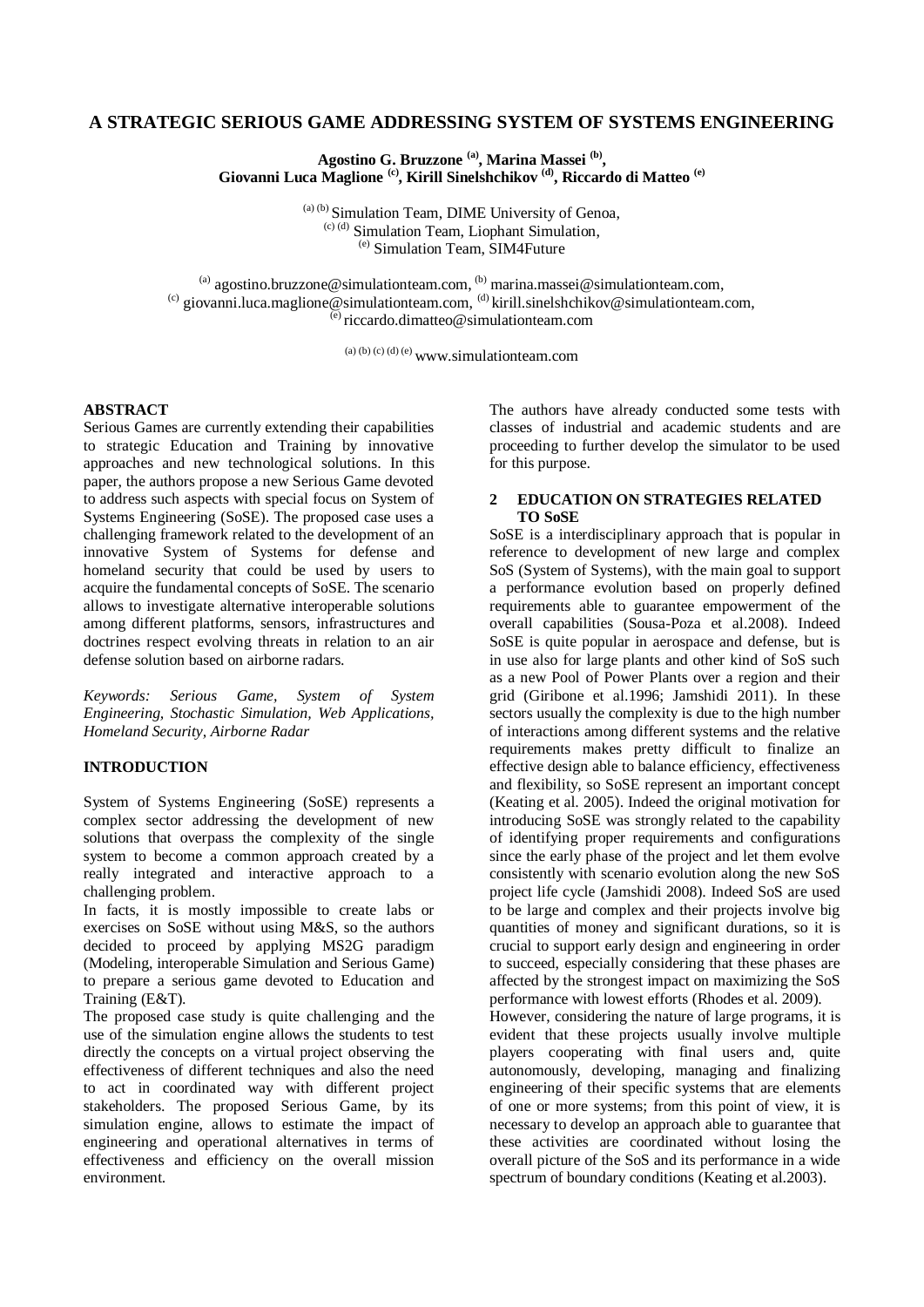

*Figure 1 - MISCHIEF Architecture Client and Server*

In general sense, the SoSE has to deal with many boundary conditions that affect the scenario including among the others: technical elements & engineering, operational issues, regulations and laws, finance, politics, social aspects, organizational factors; for instance considering the multiple players involved in these projects usually it is crucial to be able to couple the different perspectives of the stakeholders as well as their mutual relationships.

So, it necessary to support the objective and requirement changes along the project life cycle, not only in terms of engineering, but also considering functional and operational needs. In this way it becomes possible to dynamically adapt to the evolving functional requirements and capabilities of the overall SoS. Due to these reasons it is evident the fundamental role of Modeling and Simulation to support this approach and SoSE have been applied to several cases by the author with special attention to defense and aerospace sector, but also operating in industrial plants (Giribone et al.. 1996; Bruzzone & Bocca 2008).

### **3 SERIOUS GAMES AND STRATEGIC EDUCATION AND TRAINING FOR SoSE**

SoSE as emerging approach for complex SoS is pretty interesting, therefore it is often not easy to transfer the capability to apply these concepts moving from a *generic declarative call for improvements* to an *effective renewed engineering approach*. In facts, in SoSE one of the crucial word is "Engineering": *why we need Engineering in SoS? Because these are very Engineering Intensive Systems… and their Combination is very complex… requiring a lot of Ingenium to illuminate us on understanding and designing the SoS (Bruzzone & Maglione 2016).* Due to the above mentioned reasons, it is evident the importance to develop capabilities in understanding and applying SoSE. The authors decided that in order to succeed in this direction it is necessary to create virtual frameworks devote to provide a direct SoSE experience to trainees. It should be outlined that the training audience for these techniques is pretty articulated including young engineers as well as project engineers, program managers, company executives, public

authority managers as well as other stakeholders (Ncube 2011). Some of these individuals have very limited time and in any case the complexity of a real case related to SoSE could make almost impossible to experience it within a class, even if virtual, due to the number of details to be acquired before to get the whole picture.

In facts, Modeling and Simulation represents a great opportunity for SoS Engineering considering that:

- Physical experiments are typically infeasible in SoSE
	- o Computer simulation is required to reproduce this context
	- o Computer Simulation are expected to be quite computationally intensive and time consuming to address SoSE
	- o Verification and Validation is challenging due to the high number of objects and variables
- SoS are complex
	- o Special models are required to address each element
	- o Many subsystems and variables to be considered also by meta-models
- SoS have a broad and articulated configuration space
	- o Very large number of alternative configurations
	- o Need to speed up simulation for extensive experimentation and data farming
	- o Results could be hard to be understood, visualized and shared among stakeholders
- SoS have very high stochastic components
	- o For a given set of inputs, it is required to define the uncertainty and their expected distribution in real operations to be simulated
	- o It is required to adopt ANOVA and confidence band analysis for determine the output data distributions
- SoS include Intelligence as element for interoperability among different systems
	- o It is required to include behavioral models
	- o Behavior models should be modular to be able to combined under different conditions

In facts, M&S should be adopted taking into considerations these challenges and using consolidated methodologies (Amico et al. 2000; Mongomery 2000; Mittal et al. 2008). The state of the art review clearly reveals the potentials of M&S (in different domains) to come up with solutions able to take into account many of the issues mentioned above; from this point of view different review articles and specific applications can be found in Harvey and Stanton (2014), Davis et al., (2016); Longo et al. (2015).

Due to these reasons, the authors decided to develop an ad hoc scenario that provides a real challenge in terms of SoS and that is suitable for applying SoSE in short time, by an interactive and intuitive simulation environments to play with. The authors propose a strategic, dynamic stochastic simulation based serious game to be used during classes enabling fast time and distributed simulation; indeed by this approach it becomes possible to train people in different sites and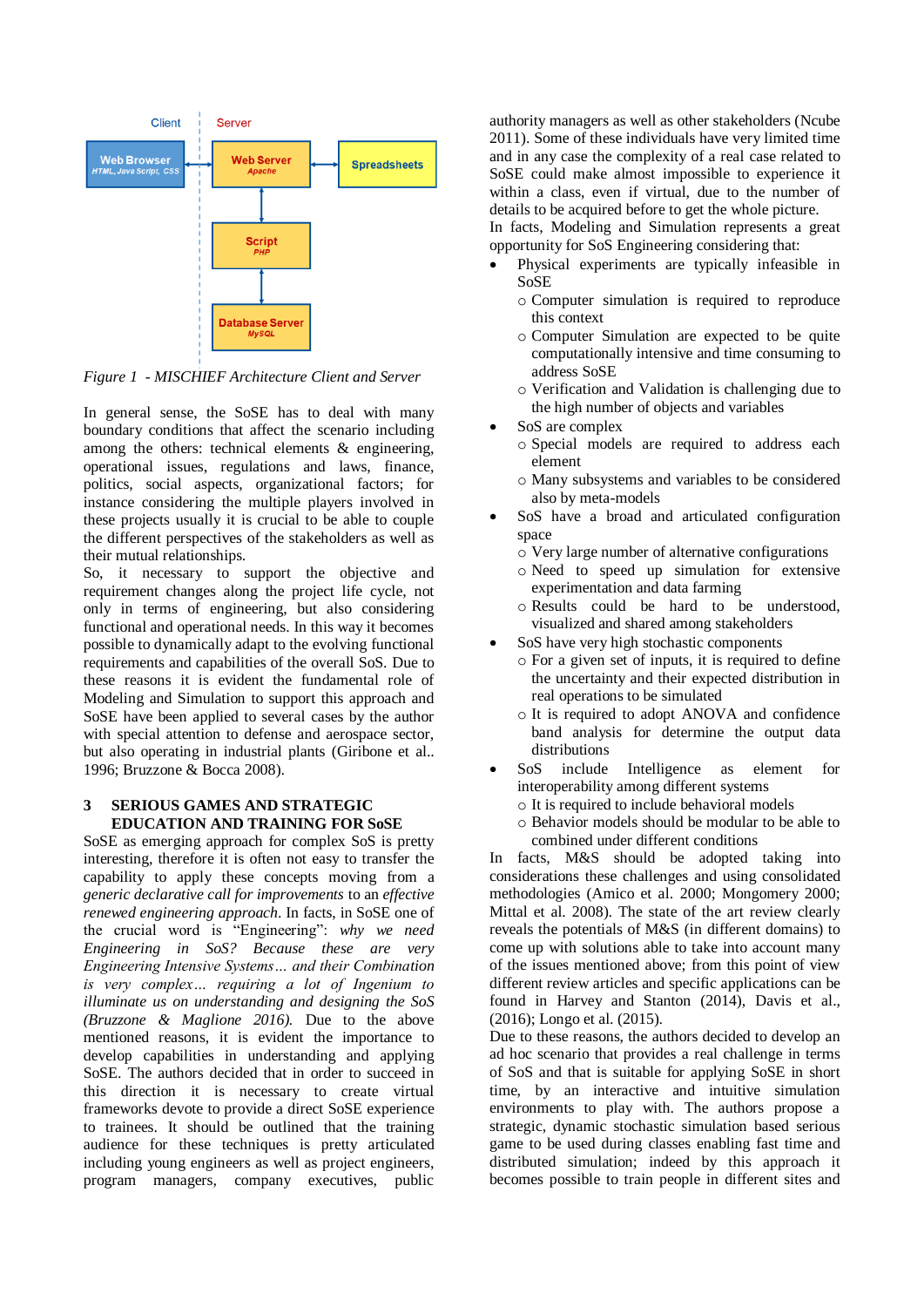providing them interactive experience with other players over the web. The Serious Game could be designed to operate as web service in order to be usable in physical and virtual distributed classes from pc, laptop or even smartphone (Keegam 2005; Bruzzone et al.2014a).



*Figure 2 - MISCHIEF Scenario, Objects & Threats* 

The use of MS2G approach provide additional benefits by supporting interoperability and distributed simulation, so in this case the proposed solution adopt this paradigm (Bruzzone et al., 2014b) and it is named MISCHIEF (Multiple Interoperable Systems for joint Control of Hybrid threats through Intelligent Extended Fusion). The distributed use of MISCHIEF is guaranteed by the general client server architecture summarized in figure 1. Indeed MISCHIEF has been successfully experimented with industrial and academic users and deals with defense and homeland security respect air threats (Bruzzone and Maglione, 2016).

## **4 STRATEGIC SERIOUS GAMING**

The proposed context deals usually with distributed operations respect a very broad spectrum of solicitations; so it is required that the players of the Serious Game should develop solutions with high level of interoperability ready to face all the potential challenges. Obviously another big challenge is represented by the uncertainty about the new different system real performance as well as on the real detailed characteristics of the scenario to be investigated. In facts in these very complex problems usually the real mission environment is not really well know and the design of new solutions relies strongly on hypotheses and assumptions; this image of the real mission environment, as it is supposed by developers, matches with "Simuland" concept proposed by McLeod. Indeed it is fundamental, while playing with the SoSE scenario, to check the consistency of the initial assumptions and hypothesis respect the emerging new information and knowledge (McLeod 1968; Amico et al.2000).

Obviously the SoSE should be applied by players keeping clear in mind the multi-target goals addressing operational performance, reliability and cost effectiveness (Bruzzone et al.2006). In this way the trainee, by acting as players in the MISCHIEF Serious Game, experiences interactively that fundamentals decisions, strongly affecting costs, are taken during the Early Phase of Project and learn how to proceed properly in system design during architecture definition. MISCHIEF goal is not only training, but also educating users on Capability Oriented Design, evaluating both the acquisition of additional capabilities as well as in an effective interoperability enhancing the overall capabilities rather than the single system performance, as suggested by SoSE in order to be able to address the diverse challenge (Bruzzone & Maglione 2016).

## **5 MISCHIEF CONTEXT BACKGROUND SCENARIO**

The MISCHIEF scenario is related to defense and homeland security with special attention to aerial threats (see figure 2), so it address a complex SoS that involves ground installations, electronic systems, power engineering, multiple platforms, operational modes, etc. The system is inspired by a real context addressing air space defense based on airborne radars; indeed from the end of the first half of XX century radars have been widely used in aerospace control in both civil and military fields. Depending on purpose they can be installed on fixed basement or mobile carrier such as truck, ship or plane. For example in civil air-traffic control typically used ground based radars are installed over tall infrastructures and towers (Nolan 2010).

However, the ground based radars have several limitations caused by curvature of the Earth and obstacles, such as trees, wind turbines and/or heels, create radar shadows hence limiting their capability to detect targets. This constraint was known since the beginning of World War II and was widely used by German aviation to reduce efficiency of British early warning radar system called Chain Home (CH) approaching to the coastline at low altitude (Brown, 1999). The only efficient solutions was installing as many radars as high as possible from the ground to reduce the radar's dead zones. Indeed thanks to the advances in electronics, soon new solutions were found installing the radar directly over special airplane devoted to carry out such task as in the case of AWACS (Airborne Warning and Control Systems) implemented over a large number of fixed wing airplanes (e.g. A-50, E-1, E-2C, E-3 Sentry, KJ-500, KJ-2000, PB-1W, , Tu-126 Moss) and also on helicopters (EH-101A, KA-31, SH-3H, Sea King AEW) and blimps (Good Year ZPG-2, ZPG-3).

In this sense, a very efficient solution is the installation of the sensors on flying platforms and today the autonomous systems are providing additional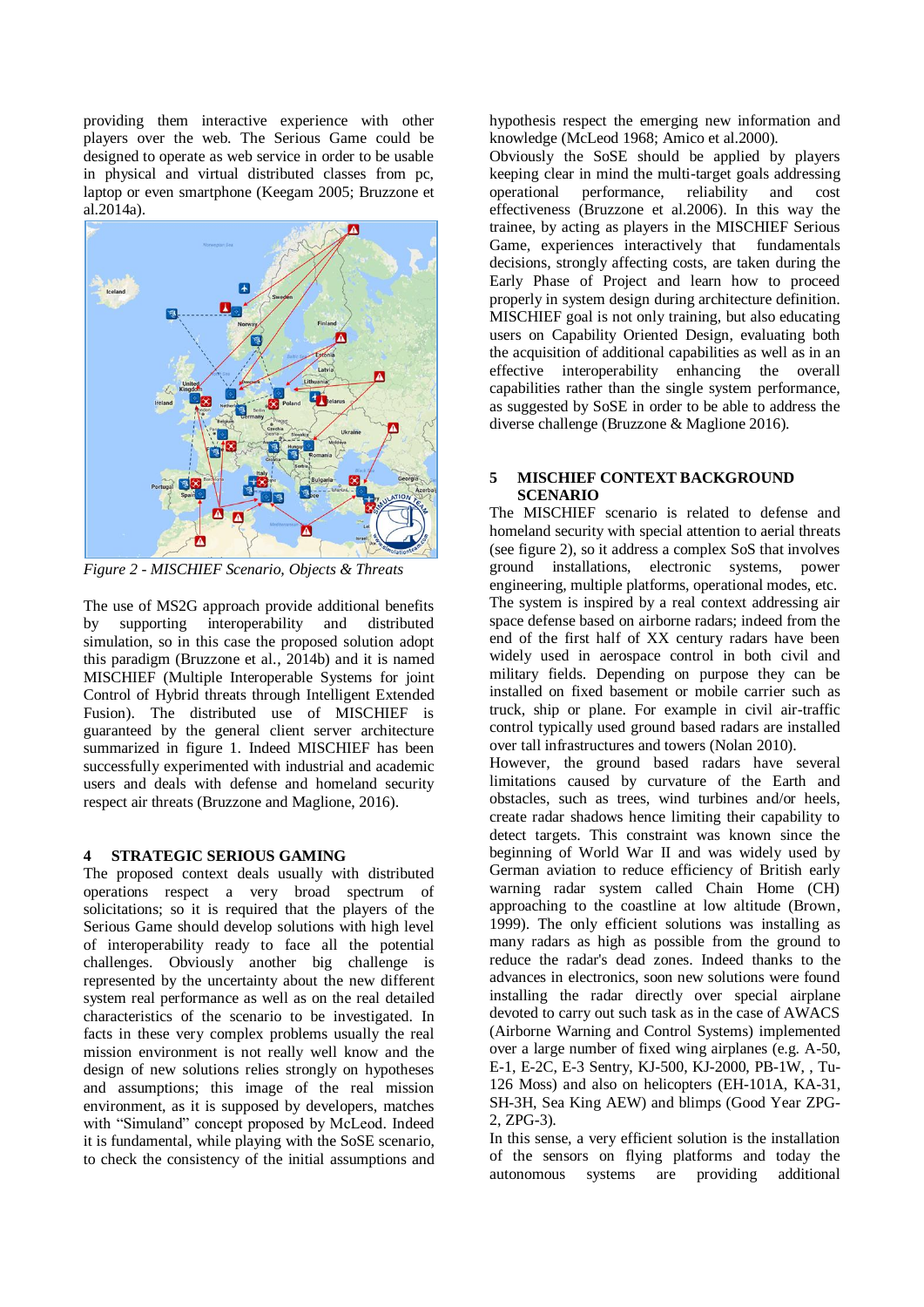opportunities in this field to add to planes also unmanned aerial vehicle (UAV) or unmanned LTAV (Lighter Than Air Vehicle). Nowadays it's impossible to imagine zone of military conflict or even movement of modern military forces without UAV, Airborne Warning and Control System (AWACS) or another reliable surveillance instrument with high mobility (Dorn, 2014). Even more, in many cases small targets, such as UAV themselves, flying at low altitude, are almost undetectable from the ground and the only reliable solution is based on airborne radars.

Obviously such systems are also used in civil fields, for example ground-penetrating radars (GPR) installed on UAV or helicopters are used in cartography of floods (National Research Council, 2004).

For any of mentioned above application simulation could be effectively used to support decision making as well as for training. For example, nowadays in airtraffic control simulators are used to support flow management (Tumer and Agogino, 2007; Shah et al. 2005), risk assessment (Stroeve et al., 2009) and even estimate airspace capacity (Majumdar and Polak, 2001). In general, one of main tasks of defense systems is to detect and prevent airspace violation by civil and military flying objects; it should be said that in many cases, military flying objects are airborne surveillance systems performing gathering of information including capabilities of defense systems.

As mentioned above airborne surveillance systems are key components of defense and information support, hence are widely used in zones of military conflicts or during movement of military forces such as carrier strike groups (CSG), therefore current scenarios involving asymmetric threats and hybrid warfare introduce many more insidious menaces (e.g. drones) that require innovative defensive solutions.

However, airborne surveillance systems have some limitations, for example in terms of autonomy and patrolling time due to engine consumption and maximum carried fuel amount.

This means that engineering solutions should be strongly connected with the policies for using these assets and with efficient planning of operations; this represent a perfect example of System of Systems and the development of a breakthrough solution by introducing new enabling technologies such as UAV and other platforms and sensors represent a great case for a case study on SoSE. Due to these reasons the proposal for a new hypothetical airborne surveillance systems is the basis of the MISCHIEF serious game; in facts, as anticipated, the aim of this research is to develop an innovative tool for education and training to be used for experimenting it within SoSE and to explore the capabilities of new simulation solutions to find best configuration and support proper strategic decision making in this field.

#### **6 MISCHIEF SIMULATION SOLUTION**

Simulator contains several databases: targets (e.g. type, maximum speed and range etc), sensors (e.g. max range, mass, power consumption, MTTR, MTBF etc), generators (e.g. power, space, weight), mobile platforms on which sensors are installed (e.g. max duration of flight, max mass of load, costs etc.), ground installations at which platforms are assigned to (e.g. coordinates, capabilities), areas of origin of targets (e.g. coordinates, probability of departure, number of false alarms, etc.).

*Table I– Example of Game Data Set on Radar Equipment*

|                  | <b>Radar</b> Range Max | Acq.Cost                    | Op.Cost | <b>Resolution</b> | Detection   | <b>MTBF</b> | <b>MTTR</b> | Weight | Volume |
|------------------|------------------------|-----------------------------|---------|-------------------|-------------|-------------|-------------|--------|--------|
| <b>Name</b>      | [km]                   | [MEuro/year]   [MEuro/year] |         | [m2]              | Reliability | [h]         | [h]         | [tons] | [m3]   |
| RDK1             | 500                    | 100                         | 25      | 1.00              | 95.0%       | 592.00      | 48.00       | 48.000 | 30.000 |
| RDK <sub>2</sub> | 100                    | 10                          |         | 1.00              | 94.0%       | 552.00      | 48.00       | 48.000 | 20.000 |
| <b>RDK3</b>      | 100                    | 10                          | 3       | 1.00              | 93.0%       | 516.71      | 48.00       | 28,000 | 1.000  |
| RDK4             | 50                     | $\overline{2}$              | 0.5     | 1.00              | 94.0%       | 276.00      | 24.00       | 1.000  | 0.500  |
| <b>RDK5</b>      | 120                    | 25                          | 7.5     | 0.25              | 98.0%       | 180.57      | 48.00       | 16.000 | 0.500  |
| <b>RDK6</b>      | 50                     | 16                          | 4       | 0.50              | 96.0%       | 352.00      | 48.00       | 22.000 | 0.500  |
| <b>RDK7</b>      | 100                    | 14                          | 2.8     | 10.00             | 80.0%       | 204.57      | 24.00       | 6.000  | 0.800  |
| <b>RDK8</b>      | 40                     | 4                           | 1.6     | 5.00              | 88.0%       | 318.86      | 24.00       | 1.000  | 0.200  |
| <b>RDK9</b>      | 35                     | D                           | 0.4     | 0.20              | 97.0%       | 133.13      | 48.00       | 0.500  | 0.250  |
| <b>RDK10</b>     | 60                     | 0.5                         | 0.125   | 7.00              | 84.0%       | 251.41      | 24.00       | 0.500  | 0.250  |

It is important to outline the need to develop an easy playable Serious Game: both GUI and scenario generators have to be designed to minimize the efforts of the users and to automate as much as possible the operations: MISCHIEF self generates the scenario based on reference data stochastically changing in terms of threats, system performance, etc. In this way multiple games could be easily set up in a quick and effective way. Another important aspect is that even just the simple definition of the disposal of assets and their initial conditions to finalize a configuration could be quite explosive in terms of decisions to be taken, resulting time consuming and characterized by low added value for trainees in terms of E&T in SoSE. Due to these reasons at the beginning of the simulation, after players have chosen sensors, platforms and other main systems, as well as their initial locations, the IA (Intelligent Agents) driving the different assets are self organizing their planning in a basic yet consistent way, in order to make the scenario immediately playable. The Sensors and platform should be chosen considering their cost, volume, mass, power consumption and other parameters, and the fine tuning of the engineering solutions is easily defined by players through MISCHIEF GUI. The Serious Game includes preliminary checks about the consistency of the configuration, in order to ensure a feasible combinations of sensors, generators, platforms and ground stations. For example if a platform have a payload exceeding its capabilities in terms of weight or volume, the Serious Game downsizes this configuration dismissing some equipment and consequently downsizing the system capabilities. This actions generate alerts that enable the trainees to identify and correct rising issues . When all mentioned above criteria are satisfied, simulation is initiated and experimental results are collected to further improve the SoSE. In facts, as soon as a configuration is tested by the simulation, more correct estimations respect the *a priori* performance value are provided to the player. In this way they have the possibility to review and adapt the engineering in order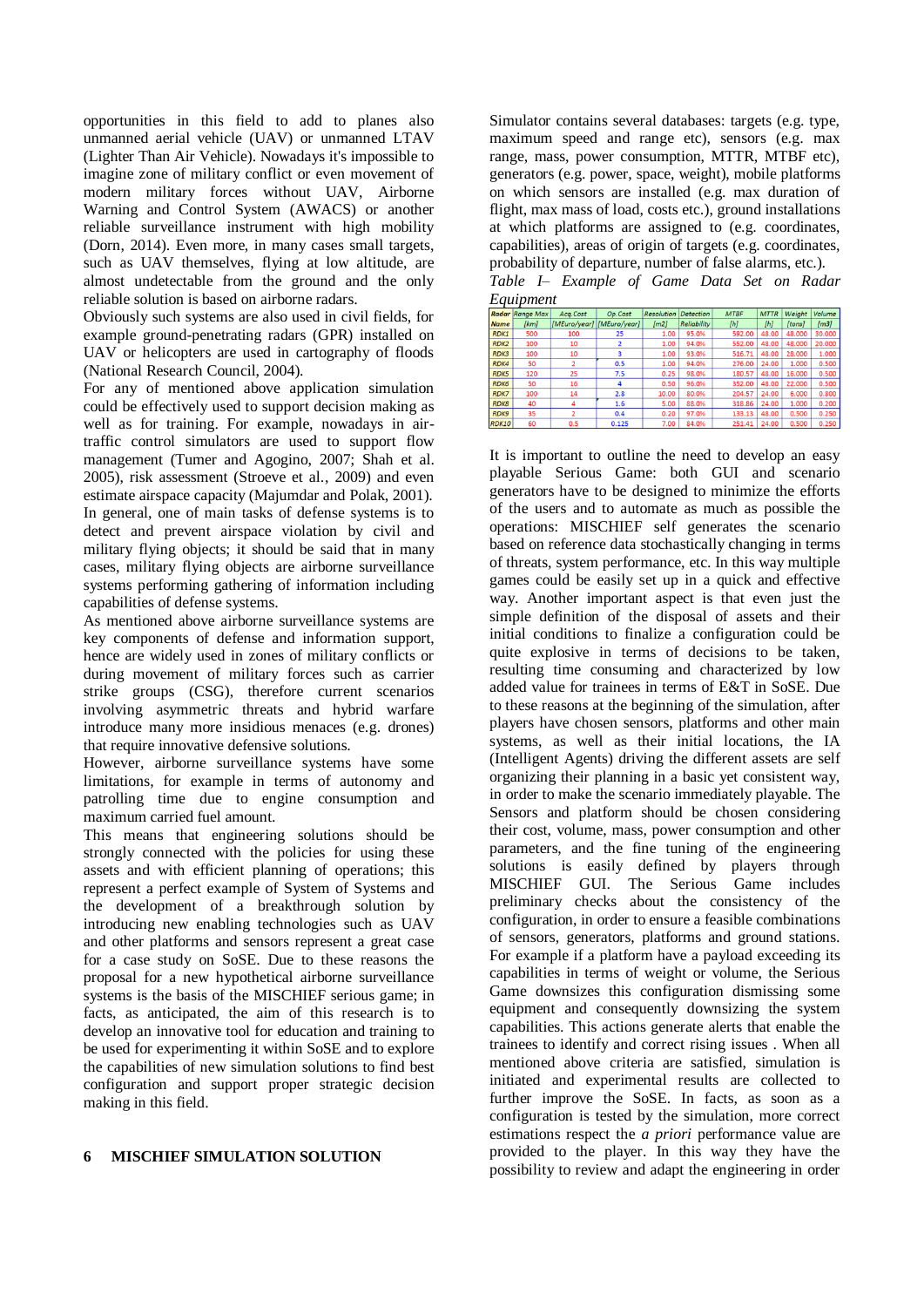to fill up the gaps. Each change made by the players is characterized by a project development cost that increase along the project timeline and it is computed as a mix of fixed elements and comparative difference respect previous configuration, in order to provide the feeling of the experimentation and prototyping costs. Targets and threats are placed in predefined zone and IA drive them based on behavioral algorithms; also in this case new sources and new capabilities and penetration strategies could be introduced along the game to check the resilience of the proposed SoSE and the capabilities of the players to adapt the solution to the emerging new challenges.

As anticipate MISCHIEF is implemented as a web service, with the simulator running on the Server even to avoid possibility for trainee to cheat on their client side (see figure 2). MISCHIEF is based on a connection the specific game Database generated to create the scenario at the beginning of the Game based on PHP and related server-side scripting, while it is used Apache Web Server to manage the client/server communication through HTTP (Hypertext Transfer Protocol) and/or HTTPS (HyperText Transfer Protocol over Secure Socket Layer),.

The architecture is based on a MISCHIEF client implemented in JavaScript using jQuery additional libraries executed within the web browsers and HTM HTML and CSS for GUI definition; this approach allows to operate as platform independent application and to be usable even from smartphones for mobile training. The simulation provide also dynamic graphics of the scenario evolution to simplify the problem understanding by using web-socket server; indeed this solution overpass the limitation of most browsers allowing to guarantee continuous update of the tactical situations and of the overall strategic variable. The MISCHIEF simulation engine is implemented by using Python, Autobahn and Twisted networking engine.

This solution have a big potential being able to support communications mostly in real-time and in the future it could be possible to proceed with further developments for operational use instead than just E&T.

MISCHIEF target function are measured through analysis of simulation results for the whole SoS:

$$
Tre = t_x / \frac{1}{2} \left[ 1 + \frac{2}{\sqrt{\pi}} \int_0^{\frac{t_x - mtre}{\sqrt{2} \cdot stre}} e^{-\frac{t}{2}} dt \right] \le \lambda
$$

$$
mtre = \sum_{i=1}^m \frac{t_i}{i}
$$

$$
stre = \sqrt{\frac{1}{m-1} \sum_{i=1}^m (t_i - mtre)^2}
$$

Tre Responsiveness

 $t<sub>x</sub>$  Reference time required to detect, classify and

|      | engage a target in the simulation             |
|------|-----------------------------------------------|
| mtre | Mean time to classify and engage targets      |
| stre | Standard deviation to classify and engage     |
|      | targets                                       |
| m    | Number of generated targets                   |
| λ    | Threshold level for responsiveness (e.g. 80%) |

The MISCHIEF Game could be played in standalone mode as well as in teams cooperating to find a best solution while they compete with other teams.

The authors are currently using MISCHIEF with different classes achieving very interesting results and being able to validate and verify the game rules and logic.

### **7 CONCLUSION**

This paper present an early stage development of a new generation solution for addressing the challenging topic of Education and Training for engineers and decision makers engaged in SoSE. In facts, the SoSE is a pretty challenging environment and the preliminary results achieved through experiments with students as well as during professional courses for industry are pretty promising. Currently the authors are working to organize distributed exercises mixing different classes in order to evaluate the specific characteristics of players with different technical and cultural background respect the SoSE concepts.

### **REFERENCES**

- Amico Vince, Bruzzone A.G., Guha R. (2000) "Critical Issues in Simulation", Proceedings of Summer Computer Simulation Conference, Vancouver, July
- Brown, L. (1999). "A Radar History of World War II". Institute of Physics Publishing, Bristol
- Bruzzone A.G., E. Bocca (2008) "Introducing Pooling by using Artificial Intelligence supported by Simulation", Proc.of SCSC2008, Edinbourgh, UK
- Bruzzone A.G., Maglione G.L. (2016) "Complex Systems & Engineering Approaches", Simulation Team Technical Report, Genoa
- Bruzzone, A. G. et al. (2006) "Simulation and Optimization as Decision Support System in Relation to Life Cycle Cost of New Aircraft Carriers", Proceedings of Modelling Simulation and Optimization, Gaborone, Botswana.
- Bruzzone, A. G., Massei, M., Tremori, A., Longo, F., Nicoletti, L., Poggi, S., Bartolucci C., Picco E. & Poggio, G. (2014b) "MS2G: simulation as a service for data mining and crowd sourcing in vulnerability Reduction" Proc. of WAMS, Istanbul, September.
- Bruzzone, A. G., Massei, M., Tremori, A., Poggi, S., Nicoletti, L., & Baisini, C. (2014a) "Simulation as enabling technologies for agile thinking: training and education aids for decision makers" International Journal of Simulation and Process Modelling 9, 9(1-2), 113-127
- Davis M., Proctor M., Shageer B., (2016). A Systems-Of-Systems Conceptual Model and Live Virtual